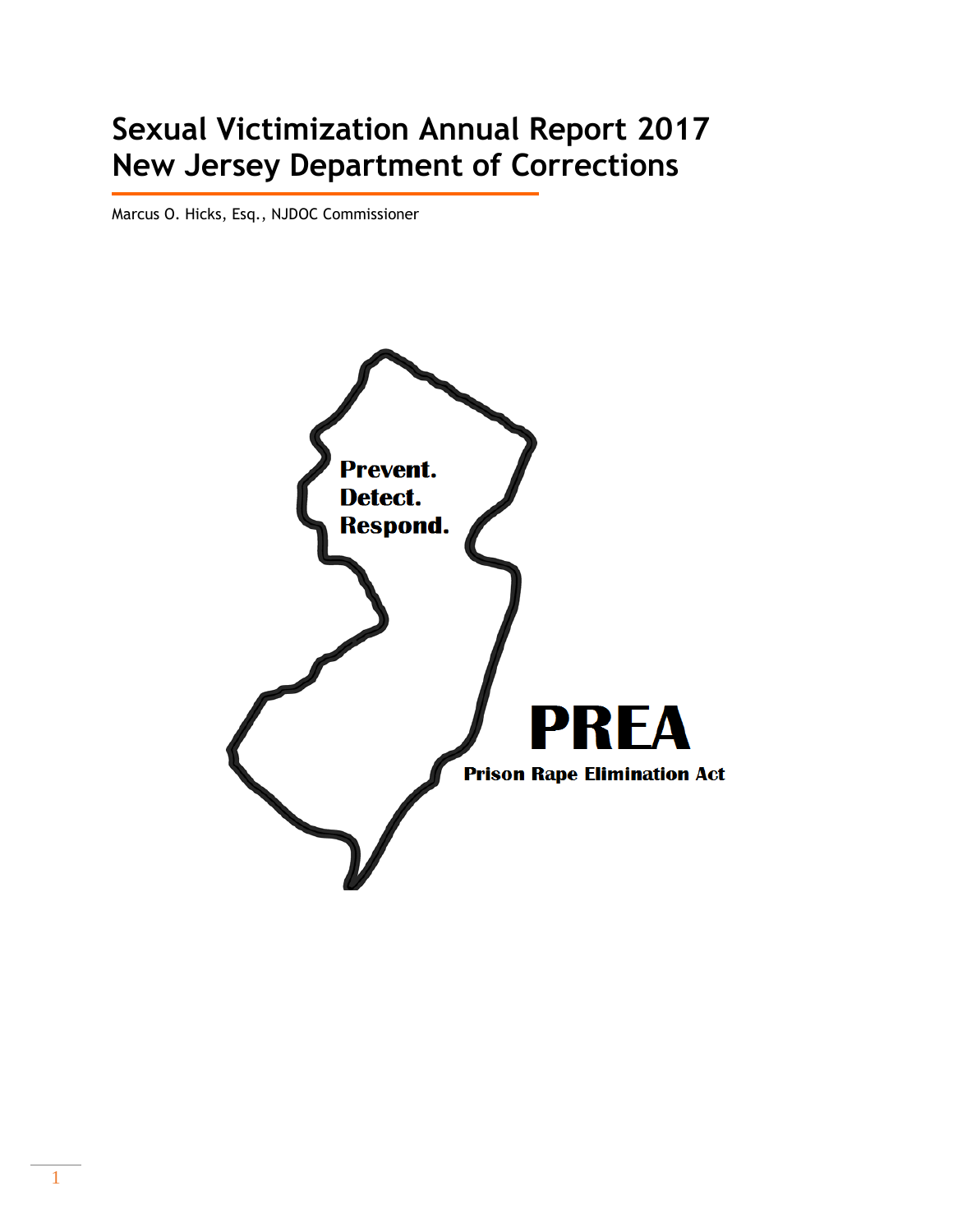The federal Prison Rape Elimination Act of 2003 (PREA, P.L. 108-79) was enacted by the United States Congress to address the problem of sexual abuse of persons in the custody of correctional agencies throughout the country. PREA addresses both inmate-on-inmate and staff on inmate sexual abuse and sexual harassment.

PREA requires the Bureau of Justice Statistics (BJS) within the Department of Justice (DOJ) to conduct a comprehensive statistical review and analysis of the incidence and effects of prison rape and sexual misconduct within correctional facilities nationwide.

Accordingly, the New Jersey Department of Corrections (NJDOC) annually participates in the DOJ's Survey on Sexual Victimization (SSV) process to report allegations and outcomes of sexual abuse and harassment within our prison system. The SSV gathers information nationally on allegations and substantiated incidents that occur each calendar year.

Consistent with the SSV, the allegations included below are categorized as either inmate-on-inmate or as staff-on-inmate sexual victimization. Sexual victimization includes both abuse and harassment cases.

# NJDOC Zero Tolerance Policy

The NJDOC maintains a zero tolerance toward all forms of inmate sexual abuse and inmate sexual harassment. The NJDOC will respond to, investigate, and support the prosecution of sexual abuse and sexual harassment within the correctional system and externally in partnership with state and local authorities.

The NJDOC accepts and investigates all inmate and third-party verbal, written, and anonymous reports of sexual abuse/sexual harassment. Additionally, the County Prosecutor may be contacted for potential criminal investigation and prosecution.

All NJDOC staff members, contractors and volunteers receive training on their duties and responsibilities under the NJDOC's zero tolerance policy and PREA standards.

All NJDOC staff members, contractors and volunteers are required to immediately report any occurrence of inmate sexual abuse /sexual harassment.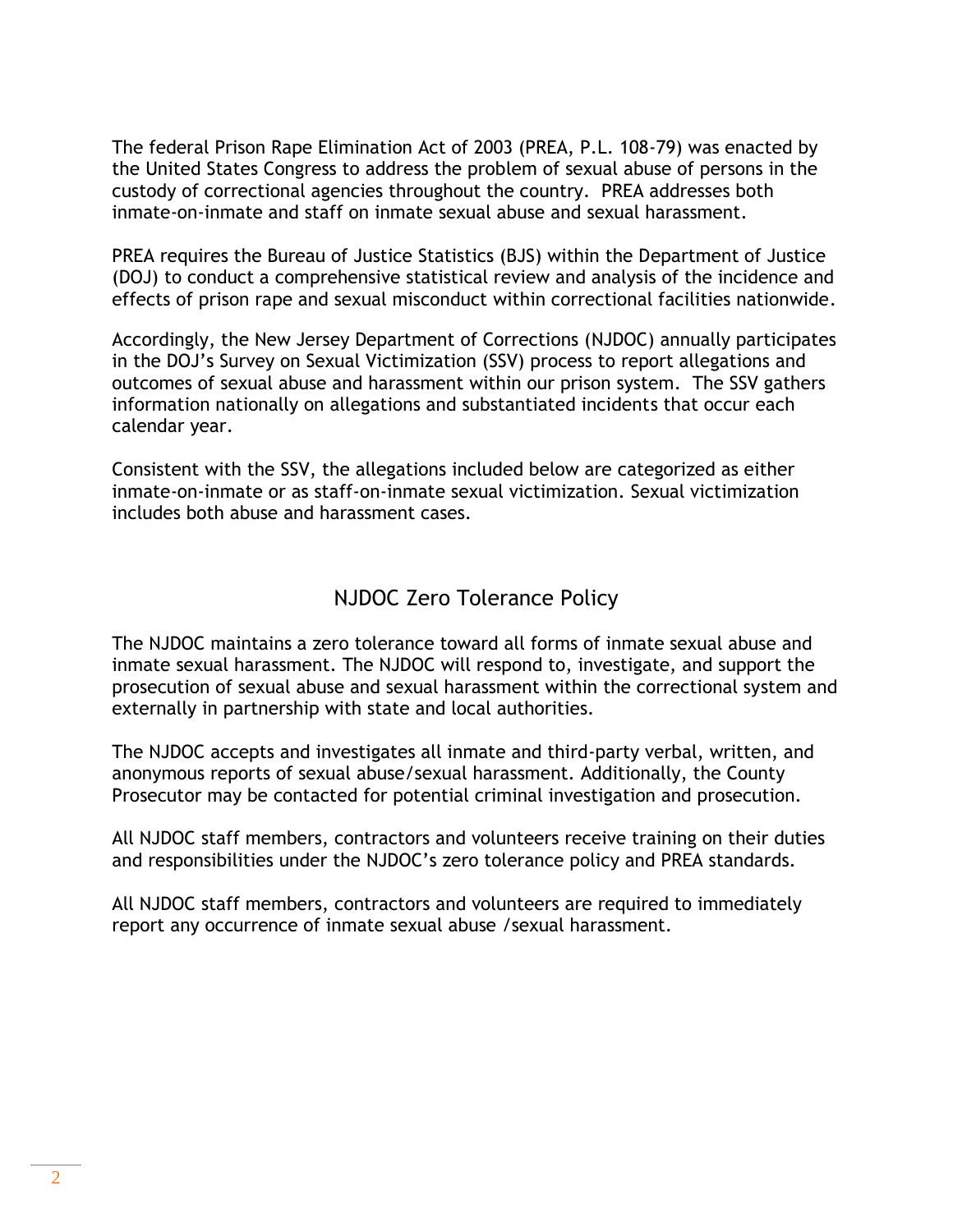#### **Inmate on Inmate Prohibited Conduct**

#### **Nonconsensual sexual acts**

Sexual contact of any person without his or her consent, or of a person who is unable to consent or refuse; contact between the penis and the vulva or the penis and the anus including penetration, however slight; or contact between the mouth and the penis, vulva, or anus; or penetration of the anal or genital opening of another person, however slight, by a hand, finger, object, or other instrument.

#### **Abusive sexual contact**

Sexual contact of any person without his or her consent, or of a person who is unable to consent or refuse; and intentional touching, either directly or through the clothing, of the genitalia, anus, groin, breast, inner thigh, or buttocks of any person. (This definition **excludes** incidents in which the contact was incidental to a physical altercation.)

#### **Sexual harassment**

Repeated and unwanted sexual advances, requests for sexual favors, or verbal comments, gestures, or actions of a derogatory or offensive sexual nature by one inmate directed toward another.

#### **Staff on Inmate Prohibited Conduct**

#### **Staff Sexual Misconduct**

Any behavior or act of sexual nature directed toward an inmate by an employee, volunteer, contractor, official visitor or other agency representative (exclude family, friends or other visitors). Sexual relationships of a romantic nature between staff and inmates are included in this definition. Consensual or nonconsensual sexual acts include — intentional touching, either directly or through the clothing, of the genitalia, anus, groin, breast, inner thigh, or buttocks that is unrelated to official duties or with the intent to abuse, arouse, or gratify sexual desire; or completed, attempted, threatened, or requested sexual acts; or occurrences of indecent exposure, invasion of privacy, or staff voyeurism for reasons unrelated to official duties or for sexual gratification.

#### **Staff Sexual Harassment**

Repeated verbal statements, comments or gestures of a sexual nature to an inmate by an employee, volunteer, contractor, official visitor, or other agency representative (exclude family, friends, or other visitors). Examples include demeaning references to gender; or sexually suggestive or derogatory comments about body or clothing; or repeated profane or obscene language or gestures.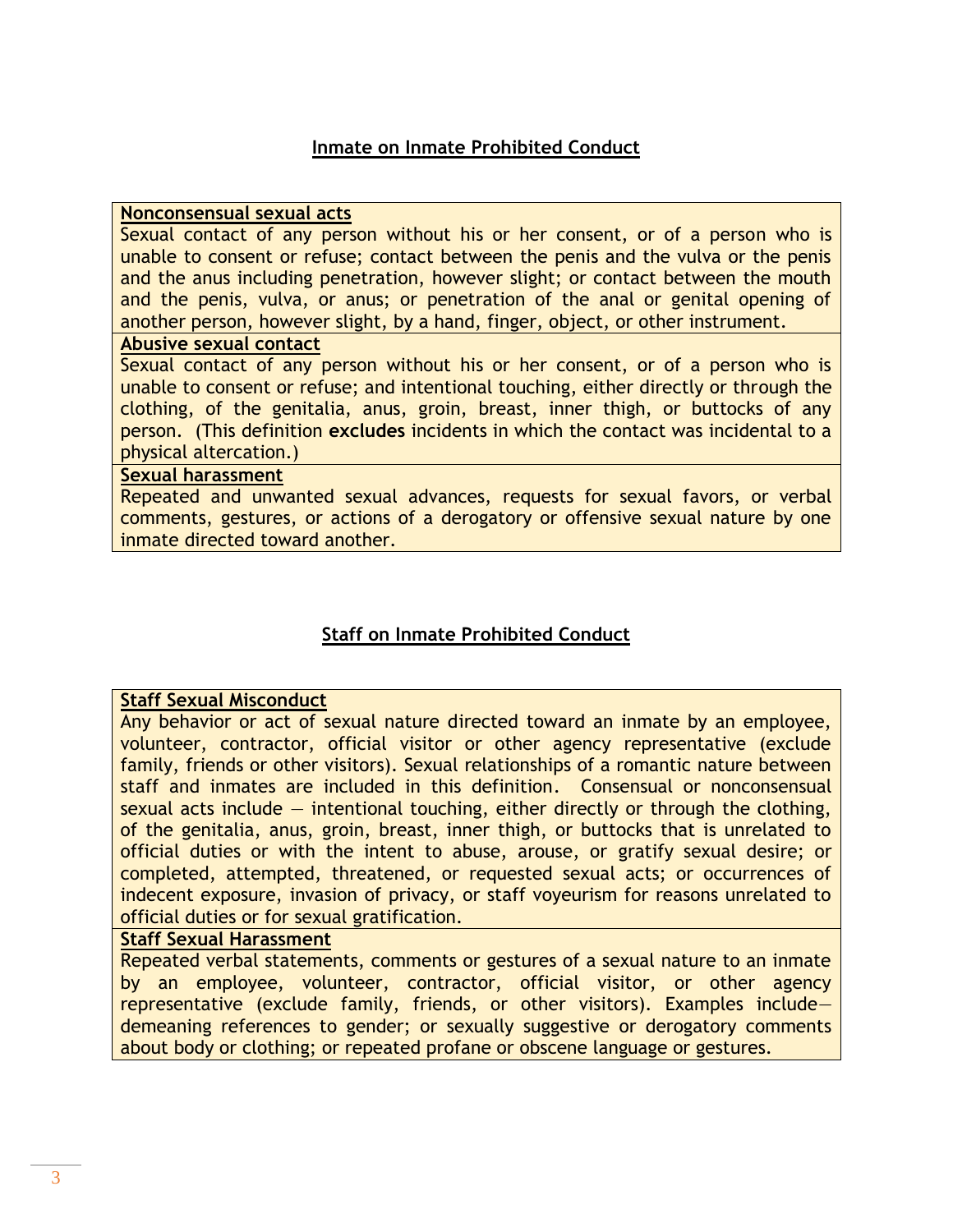## **Investigative Outcomes**

Investigative outcomes can result in determinations that are substantiated, unsubstantiated or unfounded as defined by federal regulation.

**Substantiated Allegation**  An allegation that was investigated and determined to have occurred. **Unsubstantiated Allegation** An allegation that was investigated and the investigation produced insufficient evidence to make a final determination as to whether or not the event occurred.

#### **Unfounded Allegation**

An allegation that was investigated and determined not to have occurred.

The agency shall not impose any standard higher than a preponderance of the evidence to determine whether allegations of sexual abuse or sexual harassment are substantiated.

# **Corrective Actions**

PREA standards 115.86-.88 require that data reviews are also utilized to identify problem areas within the prison system and to establish corrective action plans to address them.

NJDOC reviews incidents of sexual abuse and harassment to assess and improve the effectiveness of its sexual abuse prevention, detection and response efforts. Corrective actions include enhancements and/or modifications to supervision and monitoring, camera surveillance, inmate risk screening, policy changes and overall inmate services.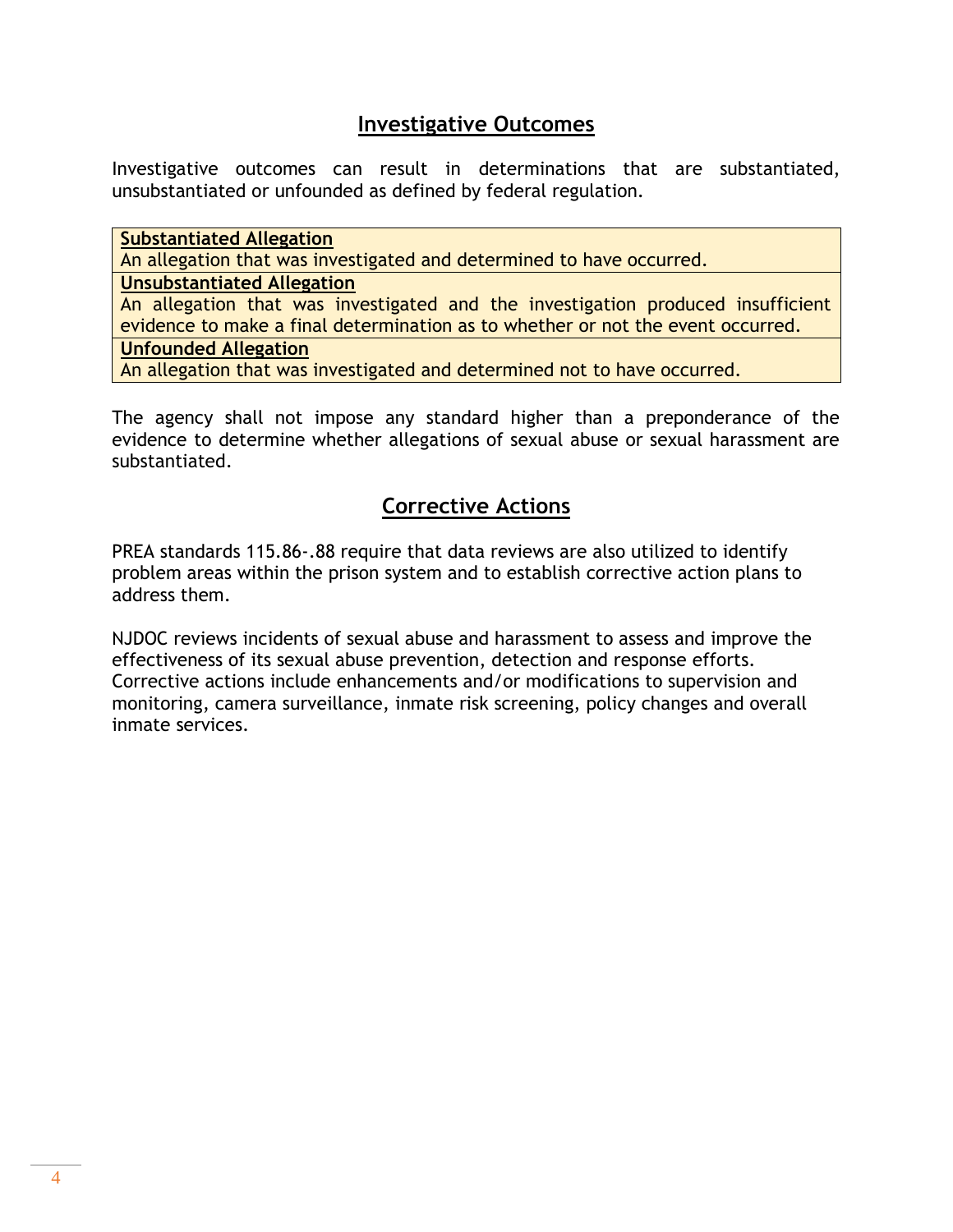## **NJDOC PREA Audits 2017**

To demonstrate full compliance with the PREA standards, every correctional agency facility must undergo a PREA audit by a Department of Justice (DOJ) Certified Auditor once during every three-year audit cycle. In 2017, NJDOC undertook year 2 of its second 3 year-cycle of DOJ PREA audits.

The Adult Diagnostic and Treatment Center, East Jersey State Prison, Southern State Correctional Facility, and the state's largest institution South Woods State Prison all underwent a comprehensive and thorough DOJ PREA audit in 2017. Each facility achieved full compliance, maintaining NJDOC's success in attaining PREA compliance at all facilities.

|                                        |                      | <b>Investigative Outcome</b> |                  |                                    |                                                      |
|----------------------------------------|----------------------|------------------------------|------------------|------------------------------------|------------------------------------------------------|
| <b>Facility</b>                        | <b>Substantiated</b> | <b>Unsubstantiated</b>       | <b>Unfounded</b> | <b>Total</b><br><b>Allegations</b> | Percentage of<br><b>Allegations by</b><br>Population |
| <b>ADTC</b><br>491<br><b>Inmates</b>   |                      | $\overline{2}$               |                  | 4                                  | 0.81%                                                |
| <b>EJSP</b><br>1,203<br><b>Inmates</b> |                      | 5                            | $\mathbf 0$      | 6                                  | 0.5%                                                 |
| <b>SSCF</b><br>1,689<br><b>Inmates</b> | 0                    | 4                            | $\boldsymbol{0}$ | 4                                  | 0.24%                                                |
| <b>SWSP</b><br>3,342<br><b>Inmates</b> | 0                    | 25                           | 7                | 32                                 | 0.96%                                                |
| <b>Total</b>                           | $\overline{2}$       | 36                           | 8                | 46                                 |                                                      |

#### **Facilities Audited in Cycle 2 Year 2**

Note: Population is counted as of January 3, 2017.

The number of allegations per population for each facility is less than 1%.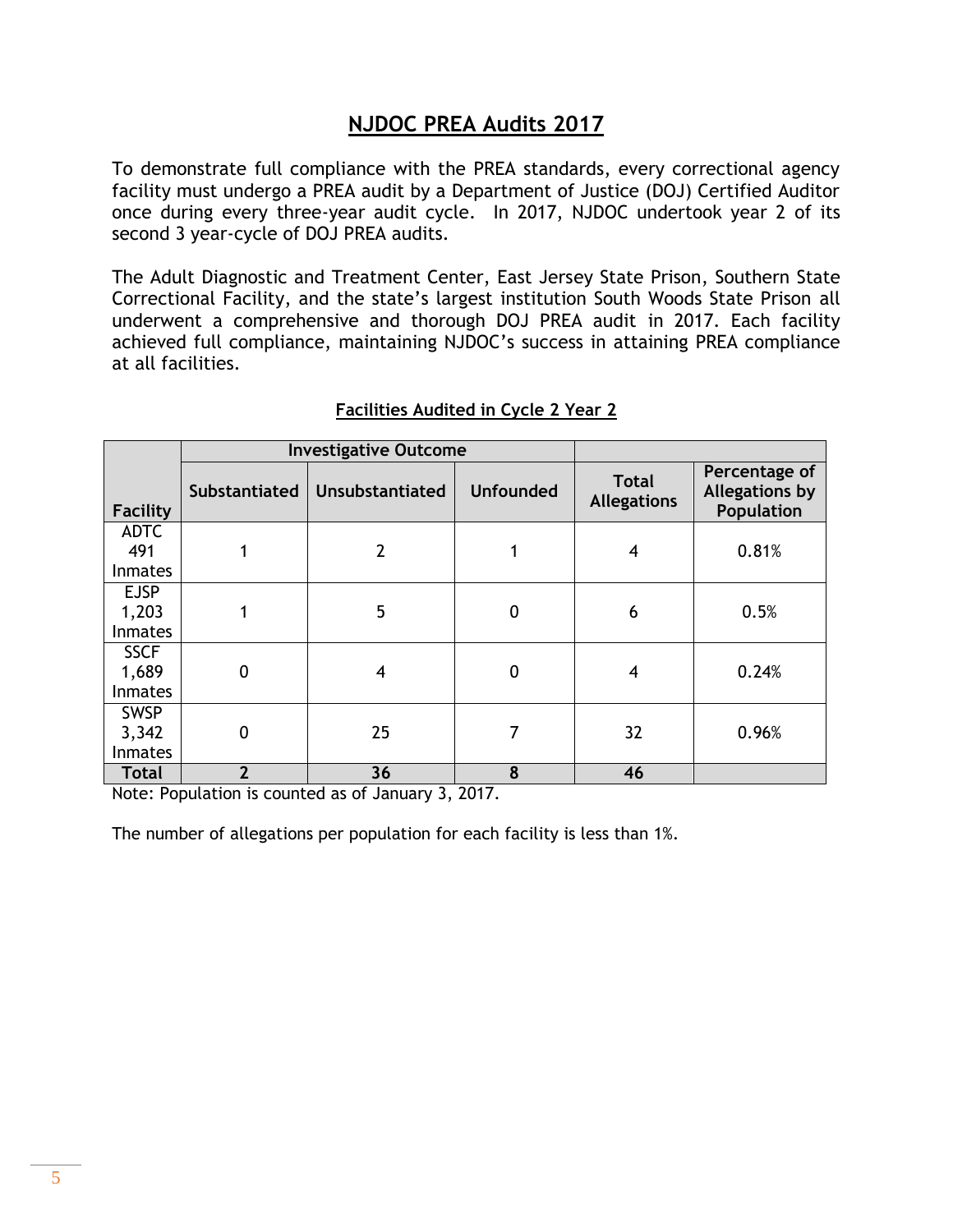# **2016-2017 Incidents of Sexual Victimization Data Comparison**

Pursuant to PREA standards 115.87; 115.88 and 115.89 the NJDOC collects and retains incident-based data for all allegations of sexual abuse and sexual harassment reported from the thirteen (13) state correctional facilities under the supervision of the NJDOC as well as from the state's contracted residential community release program (RCRP) facilities.

| Category                                     | <b>Outcome</b>       |                        |                  |                |              |  |
|----------------------------------------------|----------------------|------------------------|------------------|----------------|--------------|--|
|                                              | <b>Substantiated</b> | <b>Unsubstantiated</b> | <b>Unfounded</b> | <b>Pending</b> | <b>Total</b> |  |
| Inmate on Inmate Sexual<br>Harassment        | າ                    | 20                     | 3                | $\overline{0}$ | 25           |  |
| Inmate on Inmate Abusive<br>Sexual Contact   |                      | 9                      |                  | $\Omega$       | 11           |  |
| Inmate on Inmate<br>Nonconsensual Sexual Act |                      | 28                     |                  | 0              | 30           |  |
| Staff on Inmate Sexual<br>Harassment         |                      | 34                     | 5                |                | 41           |  |
| Staff on Inmate Sexual<br>Misconduct         | າ                    | 27                     | 9                | $\Omega$       | 38           |  |
|                                              |                      |                        |                  |                |              |  |
| <b>Total</b>                                 |                      | 118                    | 19               |                | 145          |  |

## **Allegations of Sexual Victimization by Category 2017**

The total allegations for 2017 is 145. With the total population of 19,619, the percentage of allegations by population is 0.74%.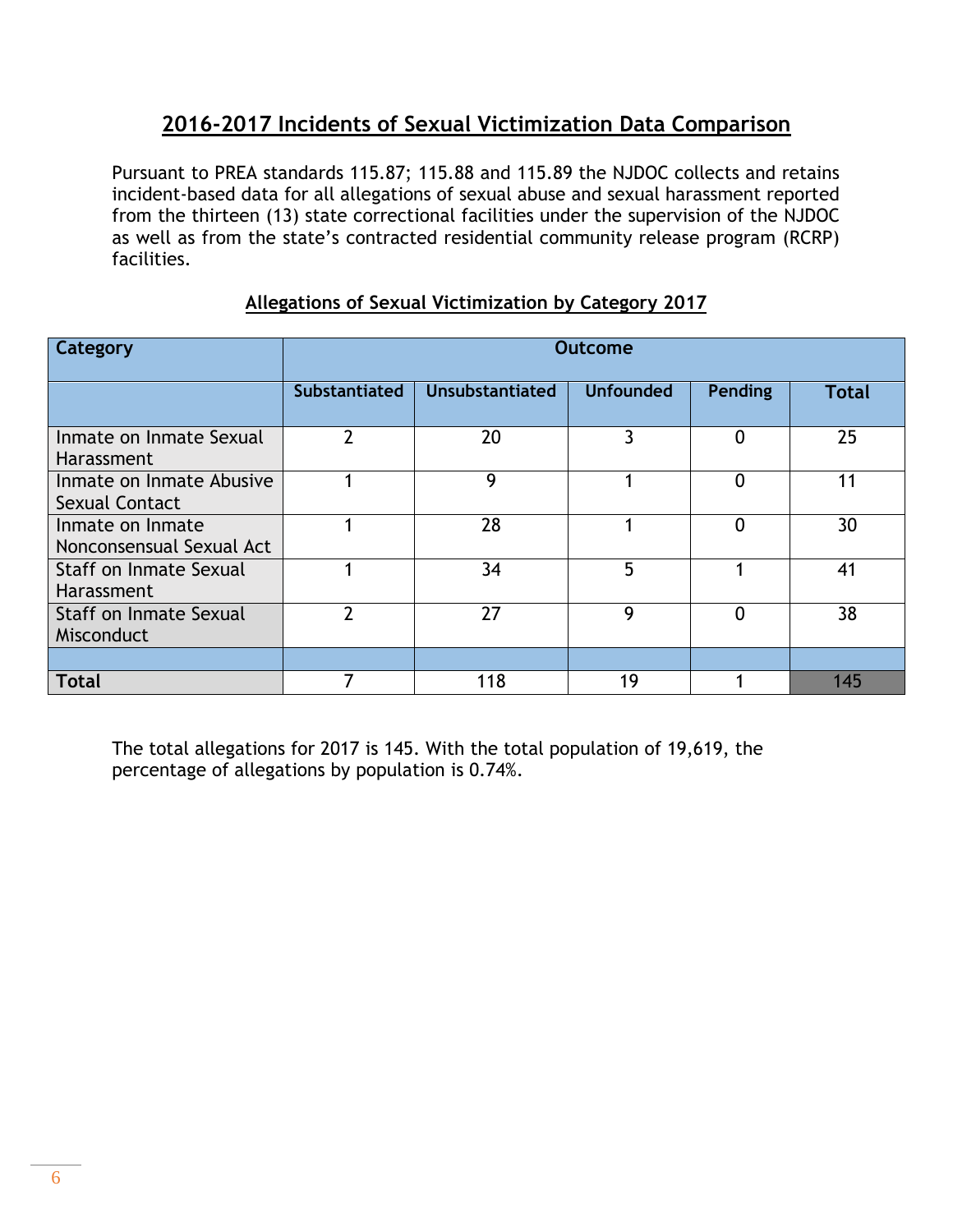# **Allegations of Sexual Victimization by Category 2016**

| Category                                     | <b>Outcome</b>       |                        |                  |                |              |  |  |
|----------------------------------------------|----------------------|------------------------|------------------|----------------|--------------|--|--|
|                                              | <b>Substantiated</b> | <b>Unsubstantiated</b> | <b>Unfounded</b> | <b>Pending</b> | <b>Total</b> |  |  |
| Inmate on Inmate Sexual<br>Harassment        |                      | 15                     | $\overline{0}$   | $\overline{0}$ | 16           |  |  |
| Inmate on Inmate Abusive<br>Sexual Contact   |                      | 24                     | $\mathcal{P}$    | 0              | 27           |  |  |
| Inmate on Inmate<br>Nonconsensual Sexual Act | $\mathbf{0}$         |                        | າ                | $\Omega$       | 9            |  |  |
| <b>Staff on Inmate Sexual</b><br>Harassment  | $\overline{0}$       | 9                      | 4                | $\Omega$       | 13           |  |  |
| <b>Staff on Inmate Sexual</b><br>Misconduct  | 6                    | 21                     | 5                | 0              | 32           |  |  |
|                                              |                      |                        |                  |                |              |  |  |
| <b>Total</b>                                 | 8                    | 76                     | 1 <sub>3</sub>   |                | 97           |  |  |

The total allegations for 2016 is 97. With the total population of 20,307, the percentage of allegations by population is 0.48%.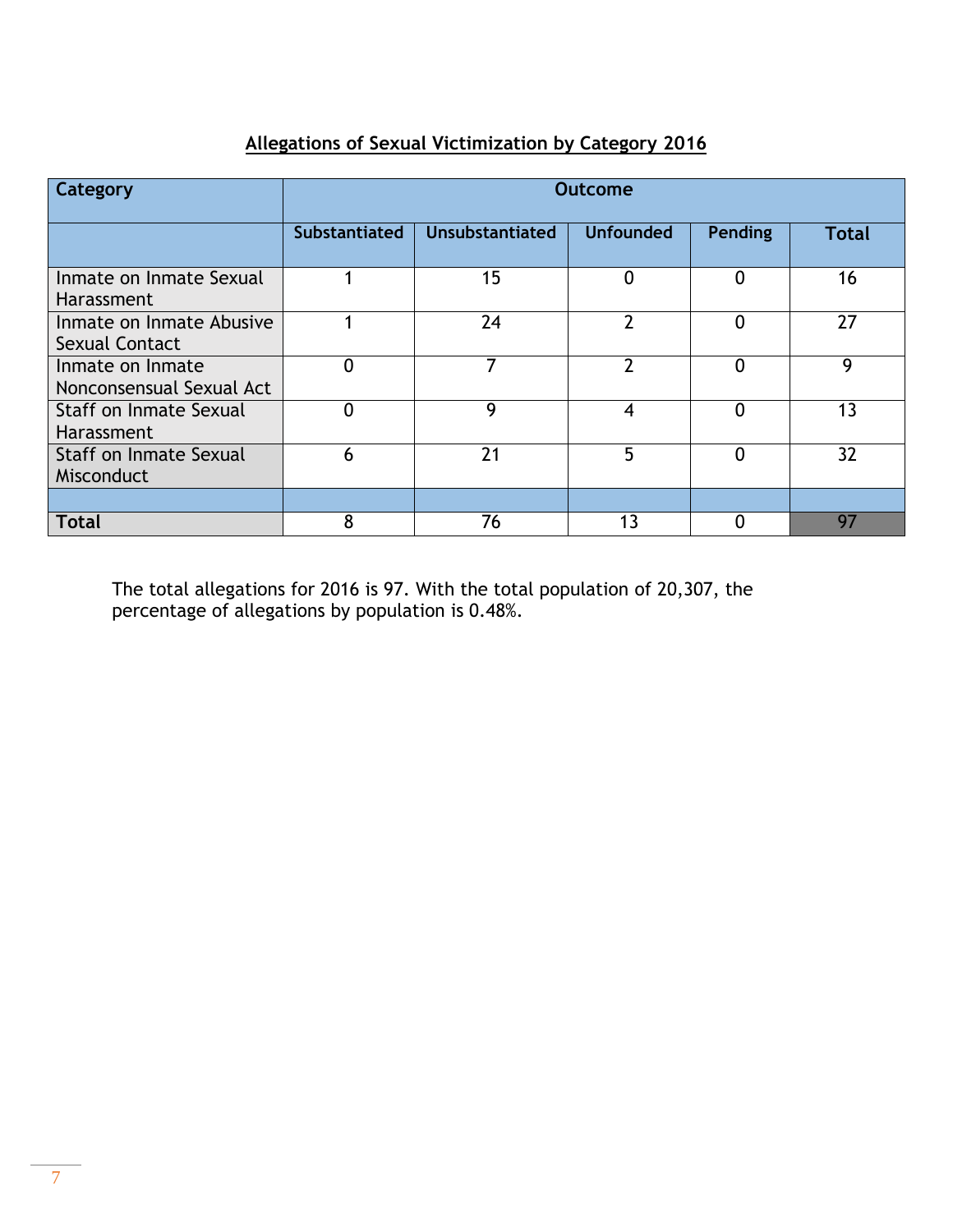### **Sexual Victimization by Category and Outcome as a Percentage 2017**

| Category                                     | Outcome              |                        |                  |         |              |  |  |
|----------------------------------------------|----------------------|------------------------|------------------|---------|--------------|--|--|
|                                              | <b>Substantiated</b> | <b>Unsubstantiated</b> | <b>Unfounded</b> | Pending | <b>Total</b> |  |  |
| Inmate on Inmate Sexual<br><b>Harassment</b> | 1.38%                | 13.79%                 | 2.07%            | 0%      | 17.24%       |  |  |
| Inmate on Inmate Abusive<br>Sexual Contact   | 0.69%                | 6.20%                  | .69%             | 0%      | 7.58%        |  |  |
| Inmate on Inmate<br>Nonconsensual Sexual Act | 0.69%                | 19.31%                 | .69%             | 0%      | 20.69%       |  |  |
| Staff on Inmate Sexual<br><b>Harassment</b>  | .69%                 | 23.45%                 | 3.45%            | .69%    | 28.28%       |  |  |
| <b>Staff on Inmate Sexual</b><br>Misconduct  | 1.38%                | 18.62%                 | 6.21%            | 0%      | 26.21%       |  |  |
|                                              |                      |                        |                  |         |              |  |  |
| <b>Total</b>                                 | 4.83%                | 81.37%                 | 13.11%           | .69%    | 100.00%      |  |  |

# **Sexual Victimization by Category and Outcome as a Percentage 2016**

| Category                                     | <b>Outcome</b> |                        |                  |         |              |  |
|----------------------------------------------|----------------|------------------------|------------------|---------|--------------|--|
|                                              | Substantiated  | <b>Unsubstantiated</b> | <b>Unfounded</b> | Pending | <b>Total</b> |  |
| Inmate on Inmate Sexual<br><b>Harassment</b> | 1.03%          | 15.46%                 | 0%               | 0%      | 16.49%       |  |
| Inmate on Inmate Abusive<br>Sexual Contact   | 1.03%          | 24.74%                 | 2.06%            | 0%      | 27.83%       |  |
| Inmate on Inmate<br>Nonconsensual Sexual Act | 0%             | 7.22%                  | 2.06%            | 0%      | 9.28%        |  |
| Staff on Inmate Sexual<br>Harassment         | 0%             | 9.28%                  | 4.12%            | 0%      | 13.40%       |  |
| Staff on Inmate Sexual<br>Misconduct         | 6.19%          | 21.65%                 | 5.15%            | 0%      | 32.99%       |  |
|                                              |                |                        |                  |         |              |  |
| <b>Total</b>                                 | 8.25%          | 78.35%                 | 13.39%           | 0.00%   | 99.99%       |  |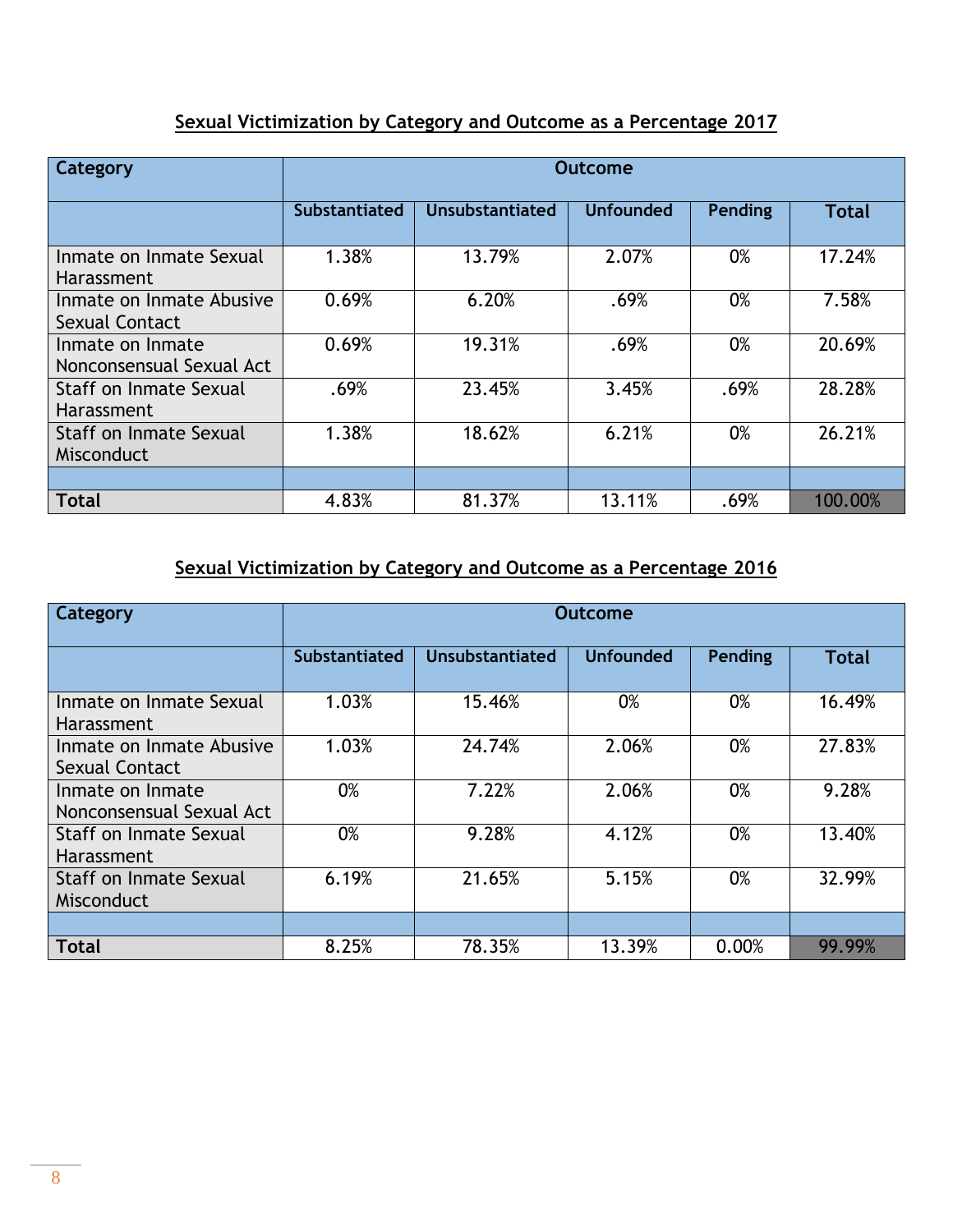#### **Allegation of Sexual Victimization by Facility and Category 2017**

| Inmate/Inmate Sexual Harassment: Repeated and unwanted sexual advances, |                                                                                      |                              |  |                |       |  |  |  |
|-------------------------------------------------------------------------|--------------------------------------------------------------------------------------|------------------------------|--|----------------|-------|--|--|--|
|                                                                         | requests for sexual favors, or verbal comments, gestures, or actions of a derogatory |                              |  |                |       |  |  |  |
|                                                                         | or offensive sexual nature by one inmate directed toward another.                    |                              |  |                |       |  |  |  |
|                                                                         |                                                                                      | <b>Investigative Outcome</b> |  |                |       |  |  |  |
| Facility                                                                | Substantiated                                                                        | Unsubstantiated   Unfounded  |  | <b>Pending</b> | Total |  |  |  |
| <b>ADTC</b>                                                             |                                                                                      |                              |  |                |       |  |  |  |
| <b>BSP</b>                                                              |                                                                                      |                              |  |                |       |  |  |  |
| <b>CRAF</b>                                                             |                                                                                      |                              |  |                |       |  |  |  |
| <b>EJSP</b>                                                             |                                                                                      |                              |  |                |       |  |  |  |
| <b>EMCF</b>                                                             |                                                                                      |                              |  |                |       |  |  |  |
| <b>GSCF</b>                                                             |                                                                                      |                              |  |                |       |  |  |  |
| <b>MSCF</b>                                                             |                                                                                      |                              |  |                |       |  |  |  |
| <b>MYCF</b>                                                             |                                                                                      |                              |  |                |       |  |  |  |
| <b>NJSP</b>                                                             |                                                                                      |                              |  |                |       |  |  |  |
| <b>NSP</b>                                                              |                                                                                      |                              |  |                |       |  |  |  |
| <b>SSCF</b>                                                             |                                                                                      |                              |  |                |       |  |  |  |
| <b>SWSP</b>                                                             |                                                                                      |                              |  |                | 10    |  |  |  |
| <b>WYCF</b>                                                             |                                                                                      |                              |  |                |       |  |  |  |
| Total                                                                   |                                                                                      | 20                           |  |                | 25    |  |  |  |

**Inmate/Inmate Abusive Sexual Contact:** Sexual contact of any person without his or her consent, or of a person who is unable to consent or refuse; and intentional touching, either directly or through the clothing, of the genitalia, anus, groin, breast, inner thigh, or buttocks of any person. (This definition **excludes** incidents in which the contact was incidental to a physical altercation.)

| <b>Facility</b> | Substantiated | Unsubstantiated | <b>Unfounded</b> | Pending | <b>Total</b> |
|-----------------|---------------|-----------------|------------------|---------|--------------|
| <b>ADTC</b>     |               |                 |                  |         |              |
| <b>BSP</b>      |               |                 |                  |         |              |
| <b>CRAF</b>     |               |                 |                  |         |              |
| <b>EJSP</b>     |               |                 |                  |         |              |
| <b>EMCF</b>     |               |                 |                  | O       |              |
| <b>GSCF</b>     |               |                 |                  |         |              |
| <b>MSCF</b>     |               |                 |                  |         |              |
| <b>MYCF</b>     |               |                 |                  |         |              |
| <b>NJSP</b>     |               |                 |                  |         |              |
| <b>NSP</b>      |               |                 |                  |         |              |
| <b>SSCF</b>     |               |                 |                  |         |              |
| <b>SWSP</b>     |               |                 |                  |         |              |
| <b>WYCF</b>     |               |                 |                  |         |              |
| <b>Total</b>    |               | О               |                  |         |              |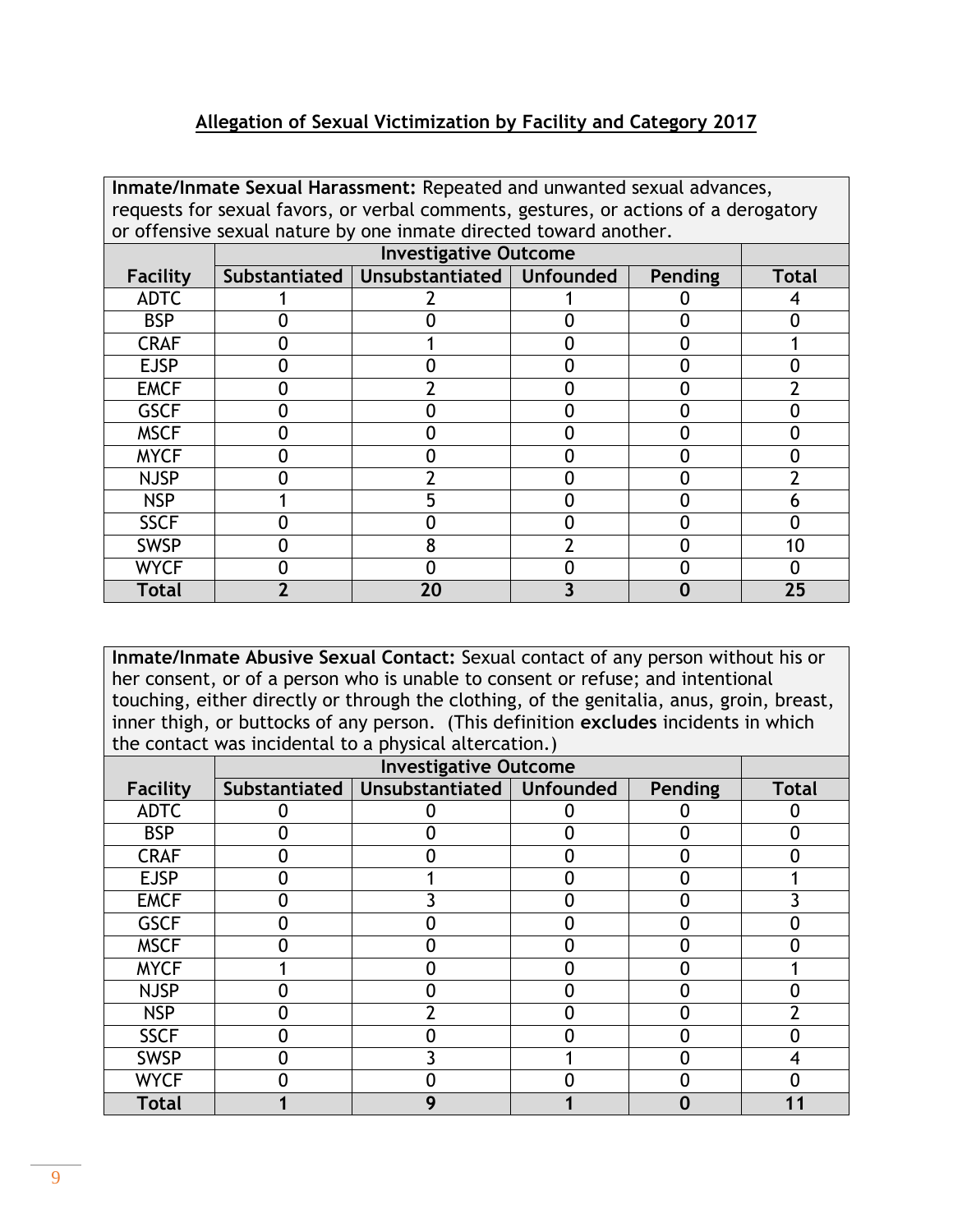**Inmate/Inmate Nonconsensual Sexual Abuse:** Sexual contact of any person without his or her consent, or of a person who is unable to consent or refuse; contact between the penis and the vulva or the penis and the anus including penetration, however slight; or contact between the mouth and the penis, vulva, or anus; or penetration of the anal or genital opening of another person, however slight, by a hand, finger, object, or other instrument.

| <b>Facility</b> | Substantiated | Unsubstantiated   Unfounded | Pending | <b>Total</b> |
|-----------------|---------------|-----------------------------|---------|--------------|
| <b>ADTC</b>     |               |                             |         |              |
| <b>BSP</b>      |               |                             |         |              |
| <b>CRAF</b>     |               |                             |         |              |
| <b>EJSP</b>     |               |                             |         |              |
| <b>EMCF</b>     |               |                             |         |              |
| <b>GSCF</b>     |               |                             |         |              |
| <b>MSCF</b>     |               |                             |         |              |
| <b>MYCF</b>     |               |                             |         |              |
| <b>NJSP</b>     |               |                             |         |              |
| <b>NSP</b>      |               |                             |         | 10           |
| <b>SSCF</b>     |               |                             |         |              |
| <b>SWSP</b>     |               |                             |         |              |
| <b>WYCF</b>     |               |                             |         |              |
| <b>Total</b>    |               | 28                          |         | 30           |

**Staff/Inmate Sexual Harassment:** Repeated verbal statements, comments or gestures of a sexual nature to an inmate by an employee, volunteer, contractor, official visitor, or other agency representative (exclude family, friends, or other visitors). Examples include— demeaning references to gender; or sexually suggestive or derogatory comments about body or clothing; or repeated profane or obscene language or gestures.

| Facility     | Substantiated | Unsubstantiated   Unfounded |   | Pending | <b>Total</b> |
|--------------|---------------|-----------------------------|---|---------|--------------|
| <b>ADTC</b>  |               |                             |   |         |              |
| <b>BSP</b>   |               |                             | C |         |              |
| <b>CRAF</b>  |               |                             |   |         |              |
| <b>EJSP</b>  |               |                             |   |         |              |
| <b>EMCF</b>  |               |                             |   |         |              |
| <b>GSCF</b>  |               |                             |   |         |              |
| <b>MSCF</b>  |               |                             |   |         |              |
| <b>MYCF</b>  |               |                             |   |         |              |
| <b>NJSP</b>  |               |                             |   |         |              |
| <b>NSP</b>   |               | O                           |   |         |              |
| <b>SSCF</b>  |               |                             |   |         |              |
| <b>SWSP</b>  |               | 10                          |   |         | 17           |
| <b>WYCF</b>  |               |                             |   |         |              |
| <b>Total</b> |               | 34                          | 5 |         |              |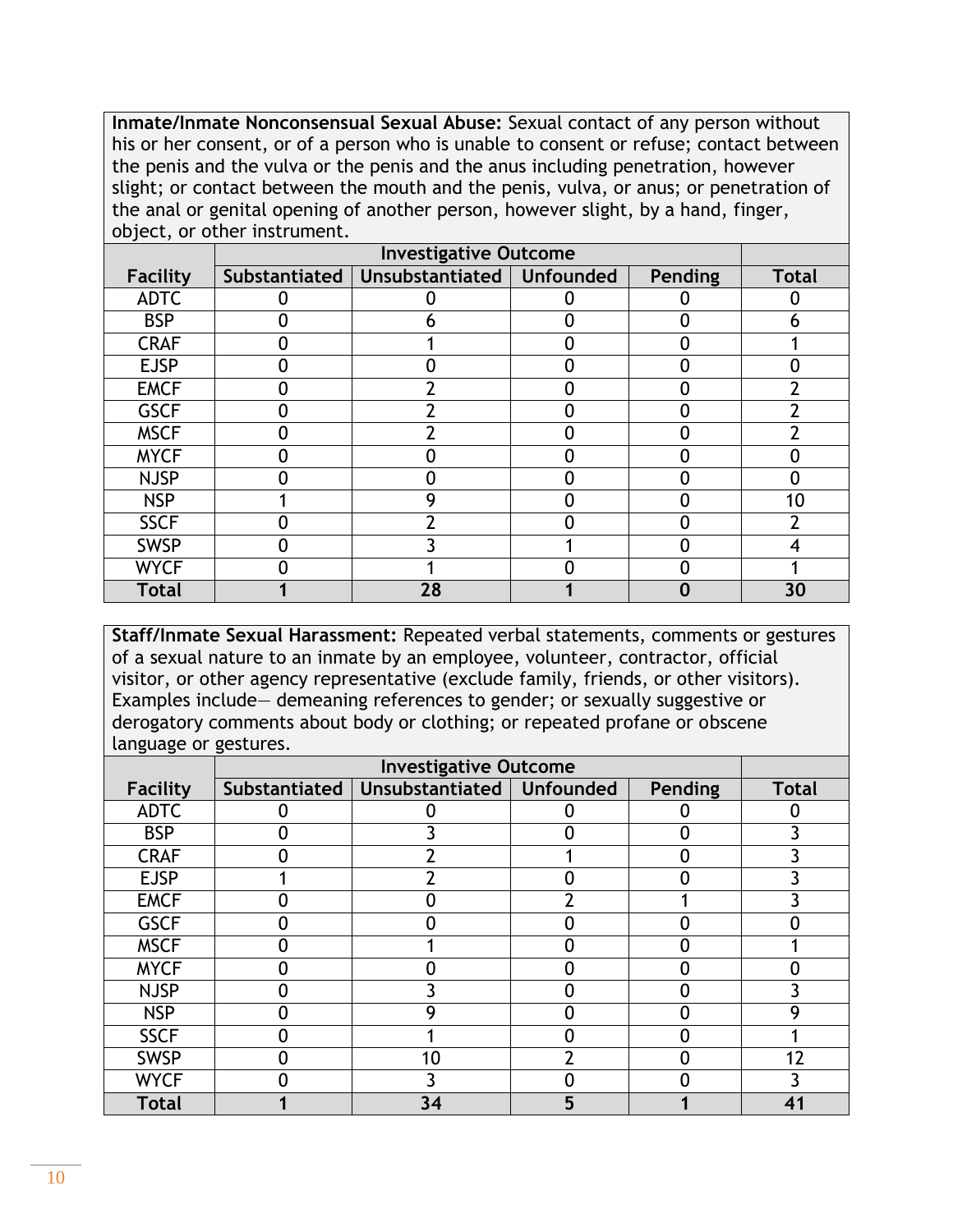**Staff/Inmate Sexual Misconduct:** Any behavior or act of sexual nature directed toward an inmate by an employee, volunteer, contractor, official visitor or other agency representative (exclude family, friends or other visitors). Sexual relationships of a romantic nature between staff and inmates are included in this definition. Consensual or nonconsensual sexual acts include  $-$  intentional touching, either directly or through the clothing, of the genitalia, anus, groin, breast, inner thigh, or buttocks that is unrelated to official duties or with the intent to abuse, arouse, or gratify sexual desire; or completed, attempted, threatened, or requested sexual acts; or occurrences of indecent exposure, invasion of privacy, or staff voyeurism for reasons unrelated to official duties or for sexual gratification.

| <b>Facility</b> | Substantiated | Unsubstantiated   Unfounded |   | <b>Pending</b> | <b>Total</b> |
|-----------------|---------------|-----------------------------|---|----------------|--------------|
| <b>ADTC</b>     |               |                             |   |                |              |
| <b>BSP</b>      |               |                             |   | 0              | 5            |
| <b>CRAF</b>     |               |                             |   | 0              |              |
| <b>EJSP</b>     |               |                             |   | O              |              |
| <b>EMCF</b>     |               |                             | 5 | 0              | 10           |
| <b>GSCF</b>     |               |                             |   | ∩              |              |
| <b>MSCF</b>     |               |                             |   |                |              |
| <b>MYCF</b>     |               |                             |   | 0              |              |
| <b>NJSP</b>     |               |                             |   | O              | n            |
| <b>NSP</b>      |               |                             |   |                | n            |
| <b>SSCF</b>     |               |                             |   | 0              |              |
| <b>SWSP</b>     |               |                             |   |                |              |
| <b>WYCF</b>     |               |                             |   |                |              |
| <b>Total</b>    |               | 27                          | О | 0              | 38           |